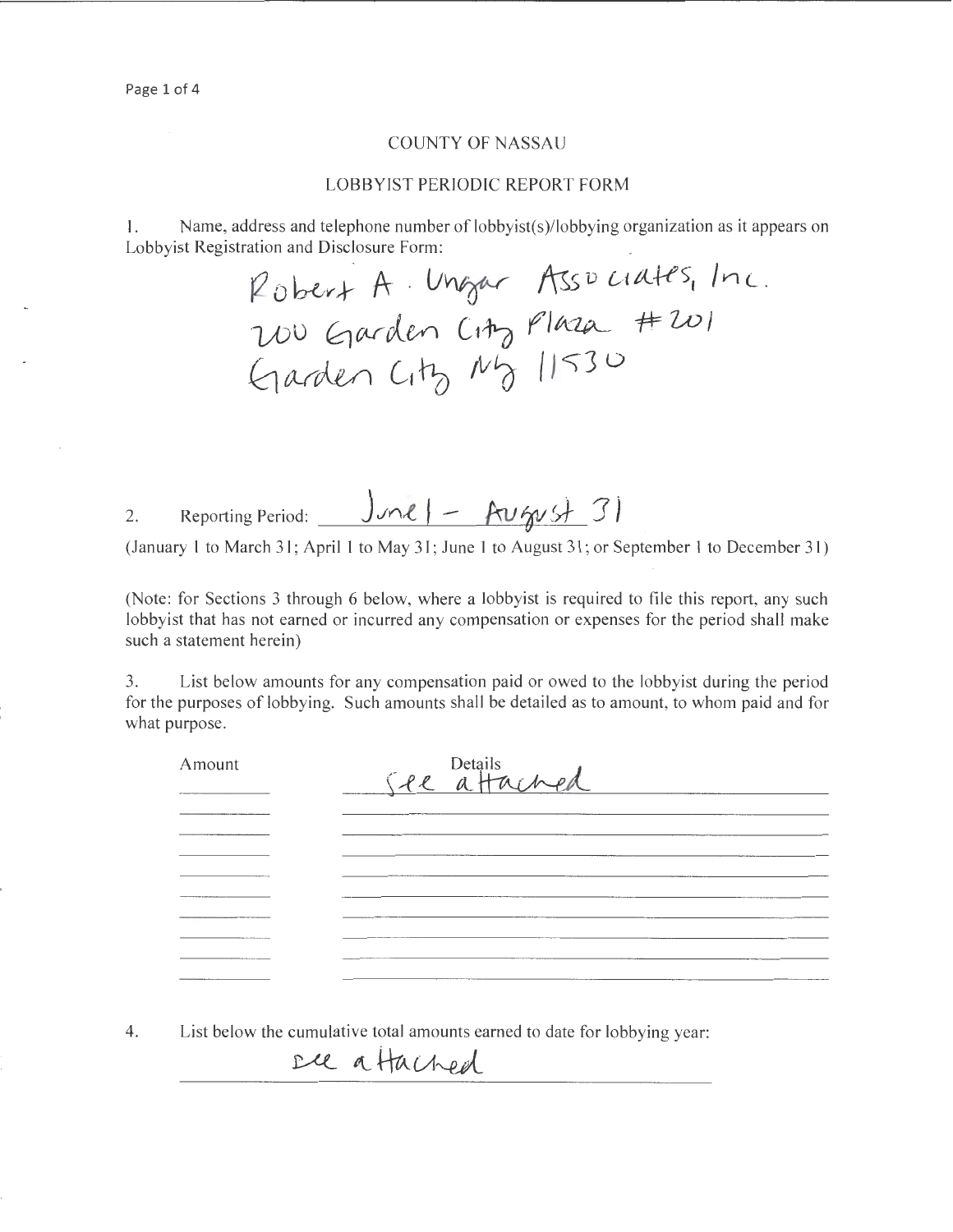Page 2 of 4

5. List below amounts for any expenses expended or incurred by the lobbyist during the period for the purposes of lobbying. Such amounts shall be detailed as to amount, to whom paid and for what purpose.

| Amount | Details<br>$\overline{\phantom{0}}$ |
|--------|-------------------------------------|
|        | ___                                 |
| ____   |                                     |
|        |                                     |
| ___    | ______                              |
|        |                                     |
|        |                                     |

6. List below the cumulative total amounts expended to date for lobbying year:

*D* 

(In lieu of completing 7 through 10 below, you may attach a copy of your Lobbyist Registration and Disclosure Form, provided the information has not changed.)

7. List whether and where the lobbyist(s)/lobbying organization is registered as a lobbyist (e.g. Nassau County, New York State):

8. Name, address and telephone number of client(s) by whom, or on whose behalf, the lobbyist is retained, employed or designated.

**{X-L** Vv~CAu(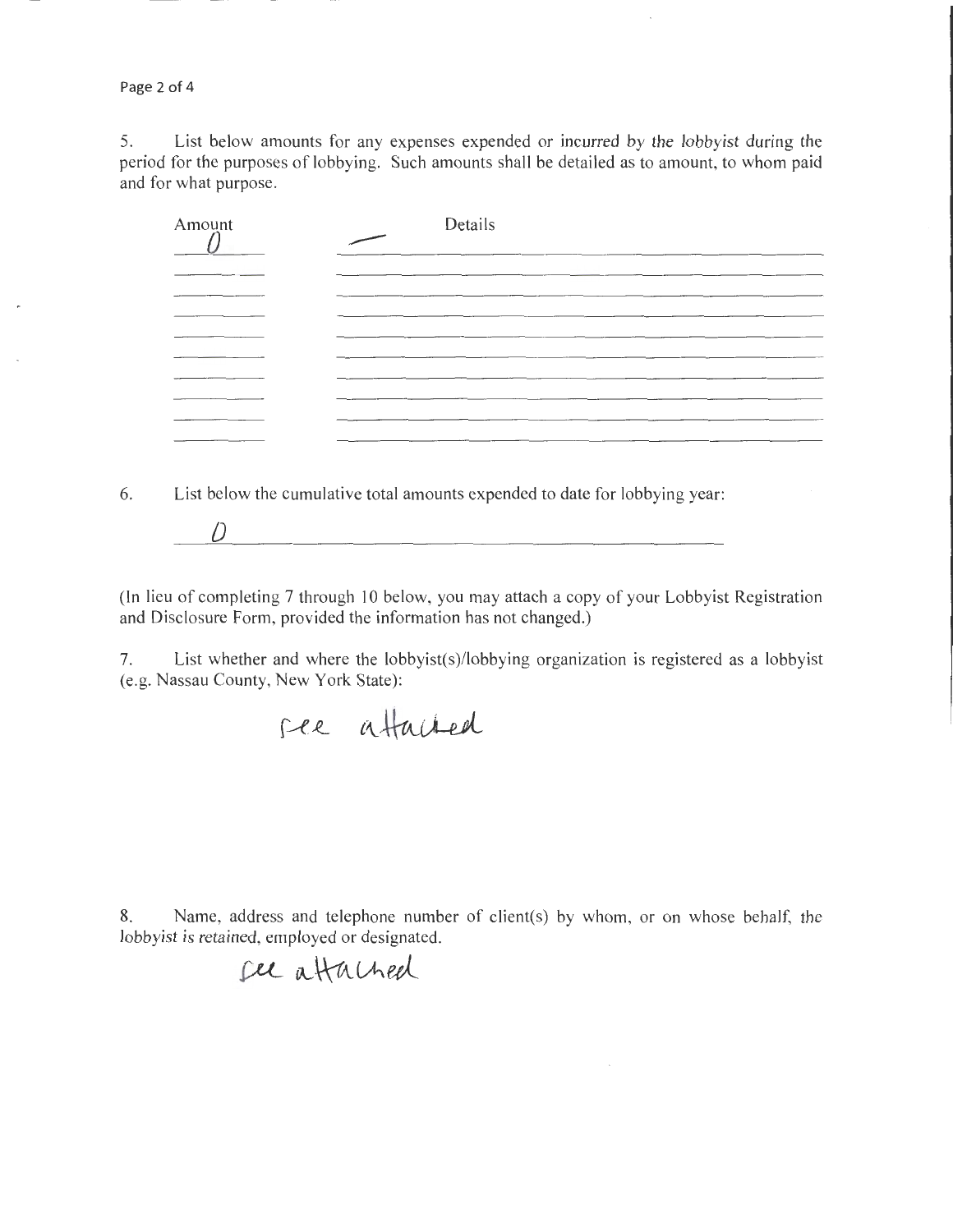Page 3 of 4

9. Describe lobbying activity conducted, or to be conducted, in Nassau County, and identify client(s) for each activity listed, during the Reporting Period.

See a Hached

I 0. The name of persons, organizations or governmental entities before whom the lobbyist has lobbied during the period.

fu attained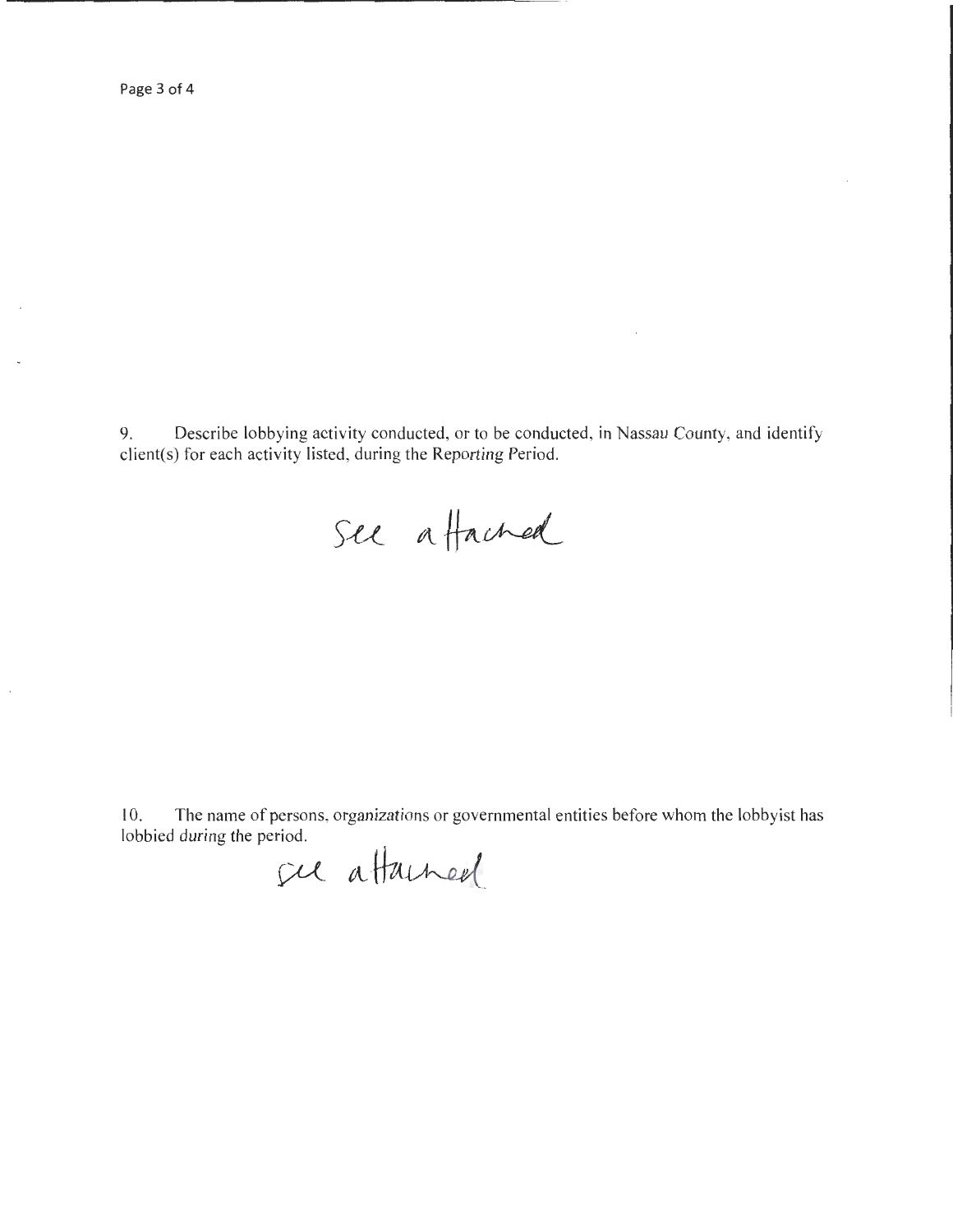I understand that copies of this form will be sent to the Nassau County Department of Information Technology ("IT") to be posted on the County's website.

I also understand that upon termination of retainer, employment or designation I must give written notice to the County Attorney within thirty (30) days of termination.

VERIFICATION: I certify that all statements made on this statement are true, correct and complete to the best of my knowledge and belief and I understand that the willful making of any false statement of material fact herein will subject me to the provisions of law relevant to the making and filing of false instruments and will render such statement null and void.

Dated:  $\frac{\alpha}{\alpha}$ || $\frac{1}{\alpha}$  Signed:

Print Name:

Title:

 $K$ <sup>1</sup> *C, Curran* Assuunte

| <b>STATE OF NEW YORK</b> |                                                                        |
|--------------------------|------------------------------------------------------------------------|
|                          | SS:                                                                    |
| <b>COUNTY OF NASSAU</b>  |                                                                        |
| Sworn to before me this  | 144h                                                                   |
| Day of September         | , 2017.                                                                |
|                          | James P. Curran, Esg.                                                  |
| <b>NOTARY PUBLIC</b>     |                                                                        |
|                          |                                                                        |
|                          |                                                                        |
|                          | Reg. # 02CU6306975<br>My Comm. exp. 6/30/18<br>Qualified in Albany Co. |
|                          |                                                                        |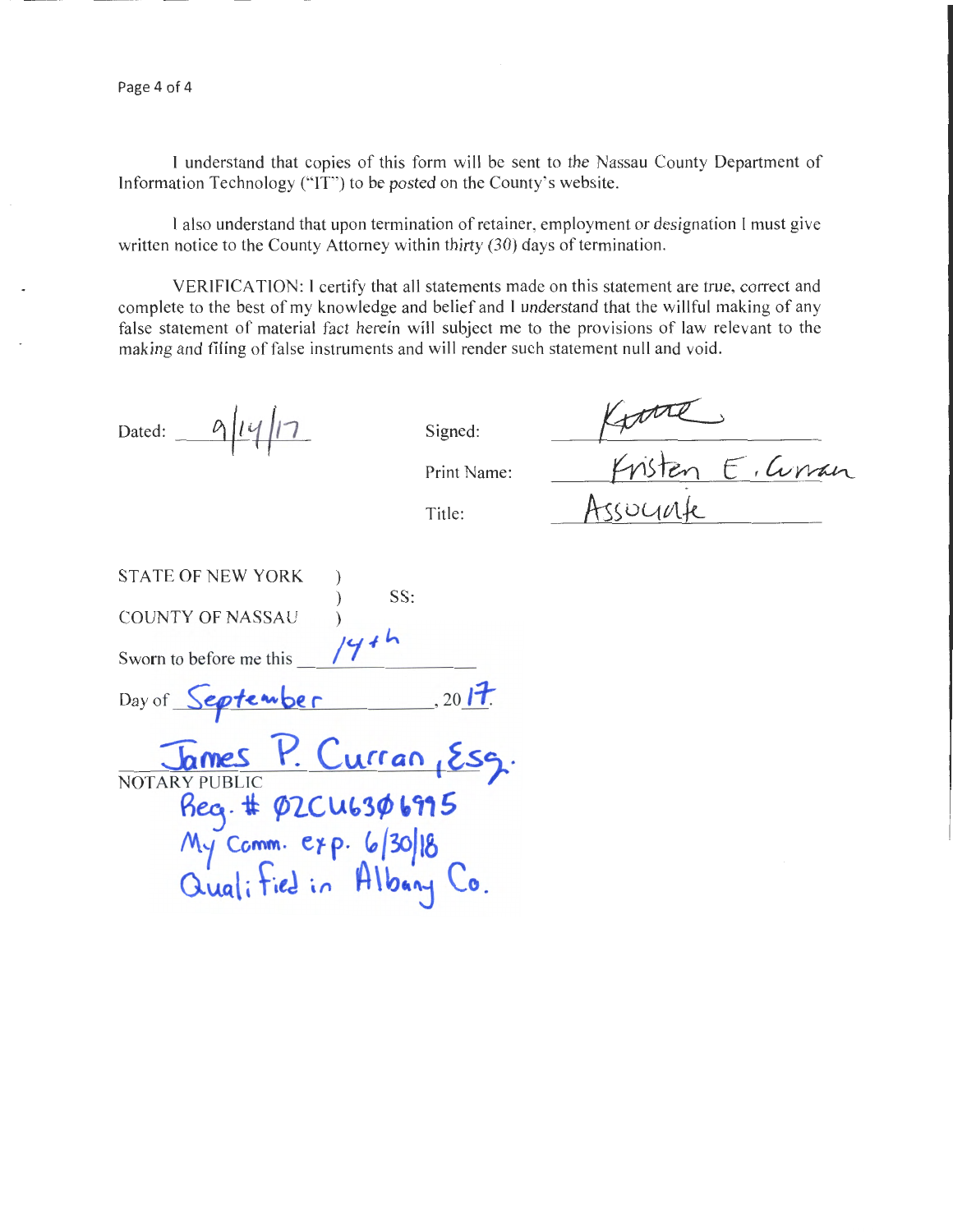# **ROBERT A. UNGAR ASSOCIATES, INC. June 1- August 31,2017**

# **COMPENSATION PAID OR OWED TO LOBBYIST DURING THE PERIOD. ALL COMPENSATION FOR BELOW WAS PAID TO ROBERT A. UNGAR ASSOCIATES, INC.**

| <b>AMOUNT</b> | <b>DETAILS</b>                                                                                                               |
|---------------|------------------------------------------------------------------------------------------------------------------------------|
| \$900.00      | FIRE MARSHAL BENEVOLENT ASSOCIATION OF NASSAU<br>COUNTY - MONTHLY FEE \$300.00 (STATE AND LOCAL<br>LOBBYING)                 |
| \$750.00      | NASSAU COUNTY DEPUTY SHERIFFS BENEVOLENT<br>ASSOCIATON, INC. - MONTHLY FEE \$250.00 (STATE AND<br>LOCAL LOBBYING)            |
| \$6,000.00    | NASSAU COUNTY SHERIFF'S CORRECTION OFFICERS<br>BENEVOLENT ASSOCIATION - MONTHLY FEE \$2,000.00<br>(STATE AND LOCAL LOBBYING) |
| \$12,000.00   | INTERMEDIX CORPORATION MONTHLY FEE - \$4,000.00<br>(STATE, NYC AND LOCAL LOBBYING)                                           |
| \$10,500.00   | NFRASTRUCTURE MONTHLY FEE - \$3,500.00 (STATE, NYC<br>AND LOCAL LOBBYING)                                                    |
| \$15,000.00   | ACCENTURE LLP MONTHLY FEE - \$5,000.00 (NO NASSAU<br>LOBBYING)                                                               |
| <b>TOTAL</b>  |                                                                                                                              |

\$45,150.00

 $\overline{\phantom{a}}$